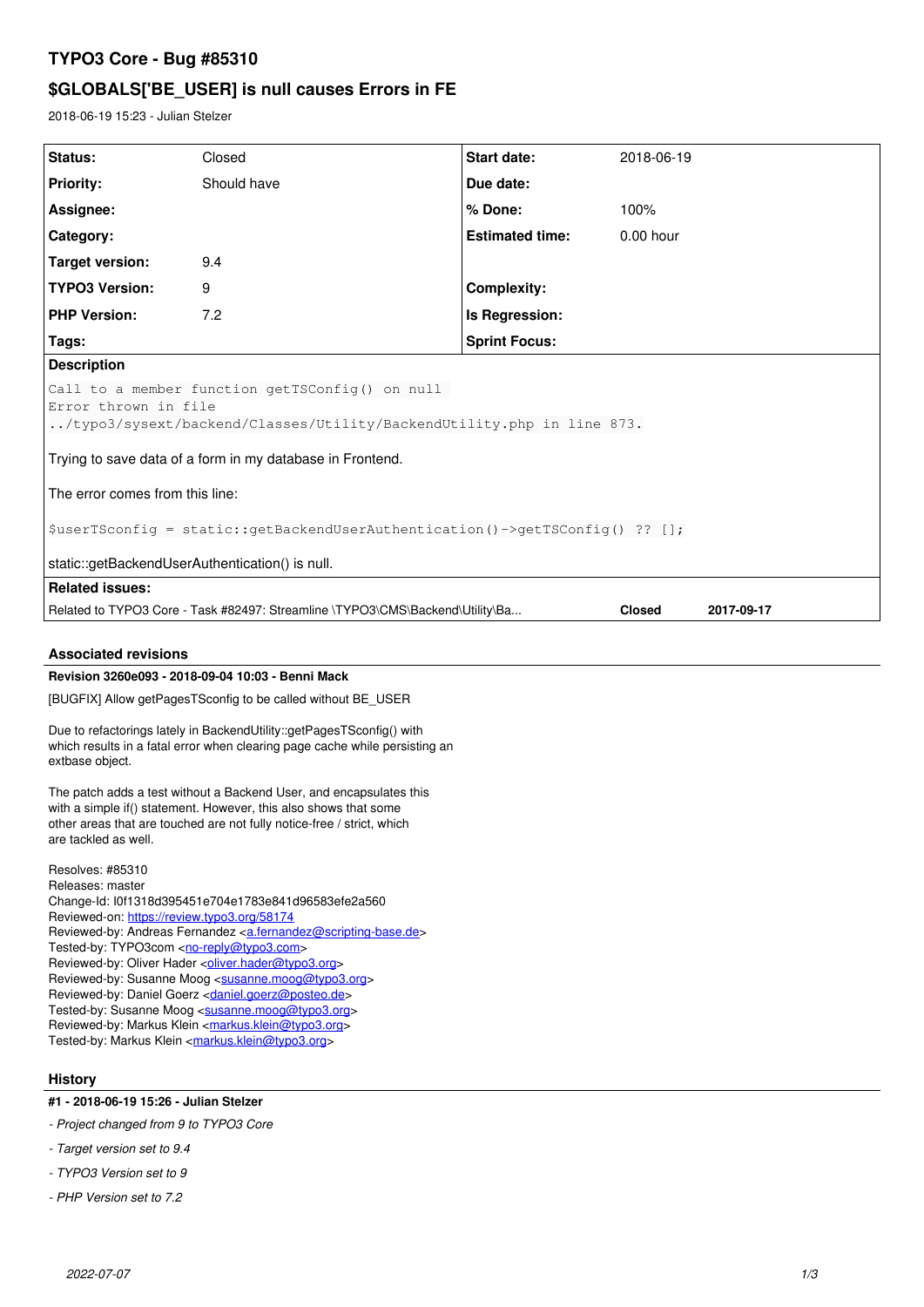#### **#2 - 2018-06-21 06:33 - Georg Ringer**

*- Status changed from New to Needs Feedback*

BackendUtility is for the backend as the name suggests. what are you doing exactly to get this error? you can also initialize the \$GLOBALS['BE\_USER'] yourself in the FE.

#### **#3 - 2018-06-21 09:05 - Julian Stelzer**

Georg Ringer wrote:

BackendUtility is for the backend as the name suggests. what are you doing exactly to get this error? you can also initialize the \$GLOBALS['BE\_USER'] yourself in the FE.

I try to save some modeldata in my FE with the add-function of \TYPO3\CMS\Extbase\Persistence\Repository. I dont want to use the \$GLOBALS['BE\_USER'] or the BackendUtility-Class on my own, but TYPO3 is doing that for me and it causes this error. The same function works great in TYPO3 7.6.

## **#4 - 2018-06-25 16:35 - Jan Schröder**

In TYPO3 8.x the function getTSConfig work without and Backend Login. Since TYPO3 9 the getTSConfig is not working anymore in Frontend Context.

Is there a way to create the missing \$GLOBALS['BE\_USER'] or is there another way to get the TSConfig in frontend context?

The breaking change is not documented and broke the gridelements extension :-(

# **#5 - 2018-07-04 08:34 - Julian Stelzer**

It currently breaks all extensions, which write from Frontend into Database and use the repository methods.

#### Quickfix:

```
        $userTSconfig =  [];
                if( static::getBackendUserAuthentication() ){
                         $userTSconfig = static::getBackendUserAuthentication()->getTSConfig() ?? [];
        }
```
//\$userTSconfig = static::getBackendUserAuthentication()->getTSConfig() ?? [];

# But it should be fixed soon.

#### **#6 - 2018-07-27 09:58 - Sinisa Mitrovic**

Another quick fix can be initializing BE User before fetching getPagesTSconfig.

```
        if($GLOBALS['BE_USER'] === null) {
                         $GLOBALS['BE_USER'] = GeneralUtility::makeInstance(
'TYPO3\CMS\Core\Authentication\BackendUserAuthentication');
                         $GLOBALS['BE_USER']->start();
                }
```
#### **#7 - 2018-08-09 08:41 - sonal vadhavana**

yes, this solution works fine but needs to improve by this one:

First include the namespace and then write code: Otherwise give deprecation error.

use TYPO3\CMS\Core\Authentication\BackendUserAuthentication;

```
if($GLOBALS['BE_USER'] === null) {
                          $GLOBALS['BE_USER'] = GeneralUtility::makeInstance(BackendUserAuthentication::class);
                          $GLOBALS['BE_USER']->start();
                 }
```
# **#8 - 2018-08-13 13:43 - Thomas Kieslich**

If this doesn't work try to set enabledBeUserIPLock to false. checkLockToIP() is called before your own Controller.

## **#9 - 2018-09-03 15:17 - Susanne Moog**

*- Status changed from Needs Feedback to Accepted*